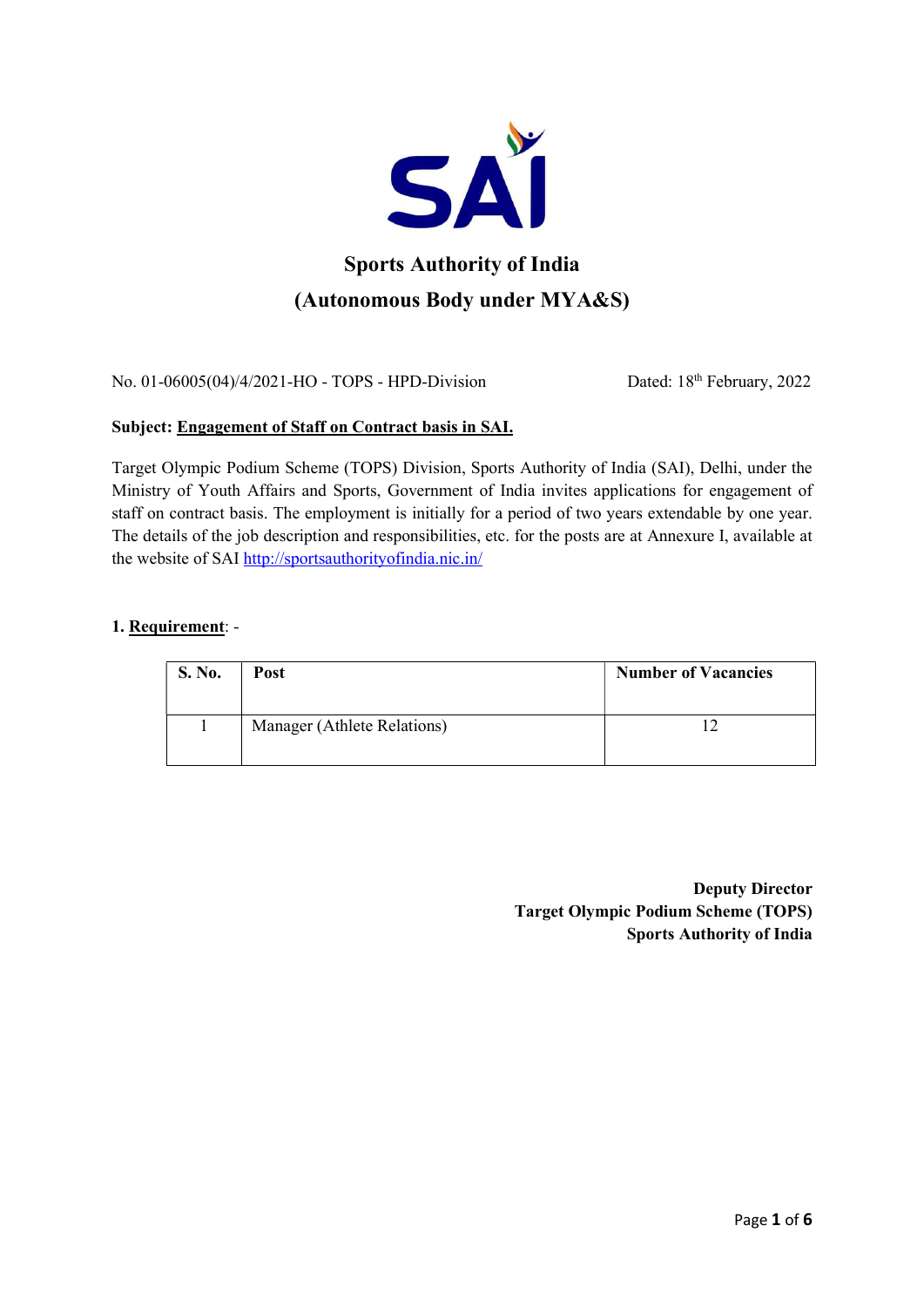### A. Manager (Athlete Relations) :-

Manager (Athlete Relations) will undertake following tasks: -

- I. Maintain regular interaction with athletes, coaches, support staff and parents.
- II. Develop a mutual relationship of trust and professionalism with the athletes and relevant stakeholders.
- III. Be aware of training conditions and other relevant on ground information related to athlete at all times.
- IV. Understand and convey athlete requirements and pain points (if any) to the research team for analysis and prompt resolution.
- V. Act as one stop service point for the athletes assigned to him/her.
- VI. Ensure the processing of athlete's proposal in SAI from start to end.
- VII. Upload and maintain athlete details on NSRS and any other digital database/portal as applicable from time to time.

### Eligibility Criteria:

- I. Essential Qualification: Persons having Master's Degree in relevant subject (Sports, Law, Management) or technical qualifications like B. Tech or MBA or equivalent qualification in relevant field are eligible.
- II. Desirable Qualification: Post Graduate Diploma (2 Years) specialization in Sports Management from a recognized university.
- III. Essential Experience: Minimum 1 years of experience in relevant field like relationship manager/ sports management/ operations/events etc. This will be counted only if the same is acquired after completion of essential qualification.
- IV. Desirable Experience:
	- i. Experience in any Government/ Semi Govt./Autonomous/ PSU / Private Sector are also considerable.
	- ii. Strong written and verbal communication skills.
	- iii. Understanding of results and competition formats in Olympic sports.
	- iv. Candidates who have participated in nationals and international level in Olympic Sports Disciplines would be given preference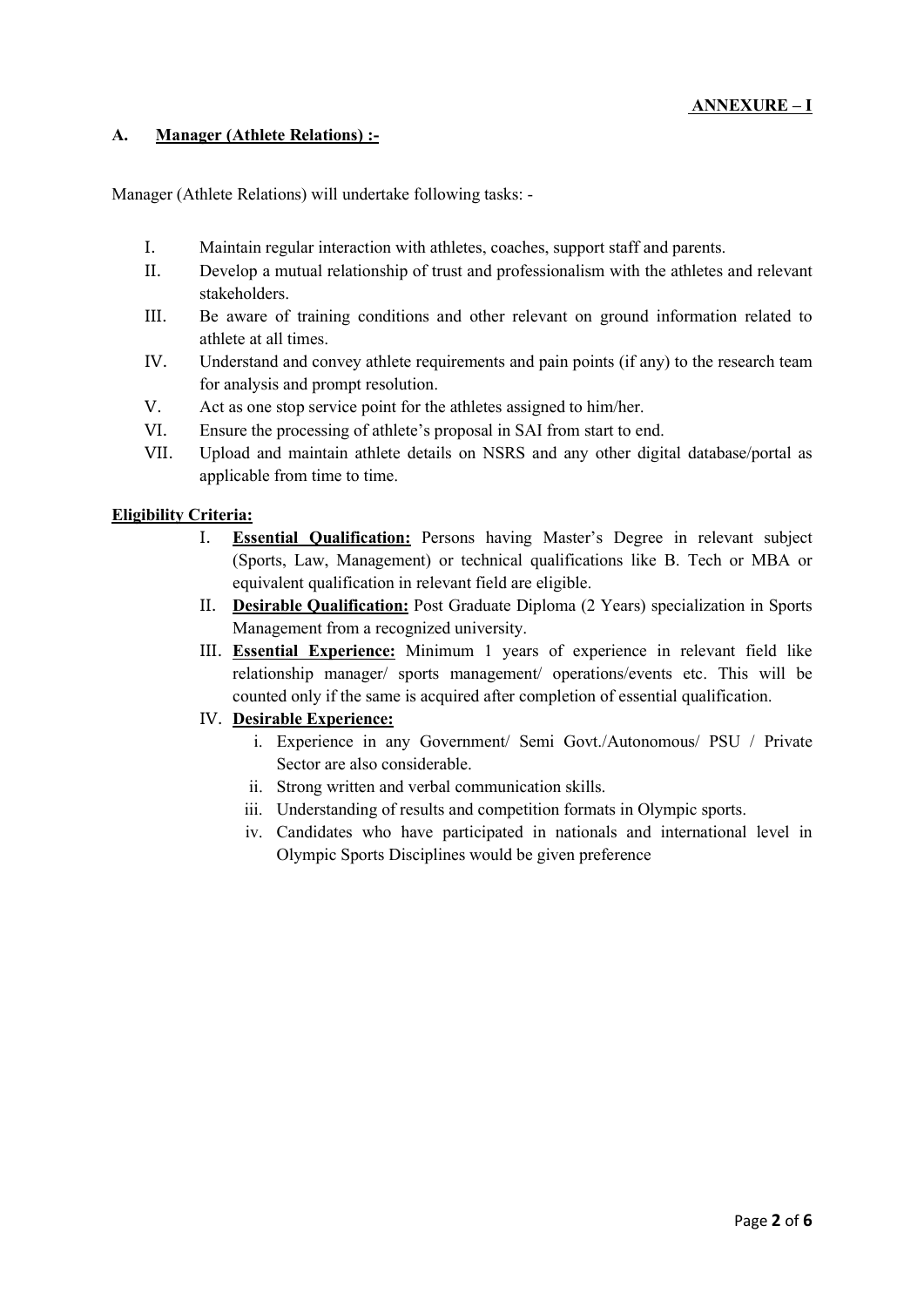# 1. CRITERIA FOR SHORT LISTING OF CANDIDATES FOR THE INTERVIEW:

Candidates will be shortlisted in the ratio of 1:5 with following criteria for which necessary documents to be attached along with the application:

| <b>Manager (Athlete</b> | i.<br>Weightage for marks Obtained in Essential Qualification (Total - |
|-------------------------|------------------------------------------------------------------------|
| <b>Relations</b> )      | 40 Marks) with further break-up as given below:                        |
|                         | Greater or equal to 75% - 40 Marks<br>a.                               |
|                         | b. $60\%$ to less than $75\%$ - 30 Marks                               |
|                         | c. $45\%$ to less than $60\%$ - 20 Marks                               |
|                         | d. less than $45\%$ - 0 Marks                                          |
|                         | ii. Weightage for work Experience (30 marks) with further break-up     |
|                         | as:                                                                    |
|                         | Greater than 2 Years- 30 Marks<br>a.                                   |
|                         | 1 to less than 2 Years-20 Marks<br>$h_{\cdot}$                         |
|                         | iii. Weightage for work Experience in Sports Sector (25 marks)         |
|                         | with further break-up as:                                              |
|                         | Greater than 02 Years- 25 Marks<br>$a_{-}$                             |
|                         | b. 1 to less than 2 Years-20 Marks                                     |
|                         | iv. Sports Participation at National and International Level in        |
|                         | Olympic Discipline-05 Marks                                            |
|                         | Note: If a candidate is working in Sports Sector, he/she will be       |
|                         | eligible for weightage in ii $\&$ iii depending on number of Years of  |
|                         | <b>Experience.</b>                                                     |

#### 2. INTERVIEW PROCESS:

- a) The final selection will be based on interview of candidates by a committee.
- b) The interview will be for 100 marks.
- c) The shortlisted candidates will be called for the interview and assessed as follows:

| <b>CATEGORIES FOR EVALUATION</b>                                | <b>MAXIMUM MARKS</b><br>$(100 \text{ marks})$ |
|-----------------------------------------------------------------|-----------------------------------------------|
| Knowledge of Performance Parameters of Athletes                 |                                               |
| Experience in relevant field and knowledge of relevant athletes |                                               |
| Understanding of results and competition formats                |                                               |
| Knowledge of Office and research tools                          |                                               |
| Communication and analytical skills                             |                                               |

d) A panel of final shortlisted candidates will be formed on the basis of merit which shall be valid for a period of 1 year from its notification.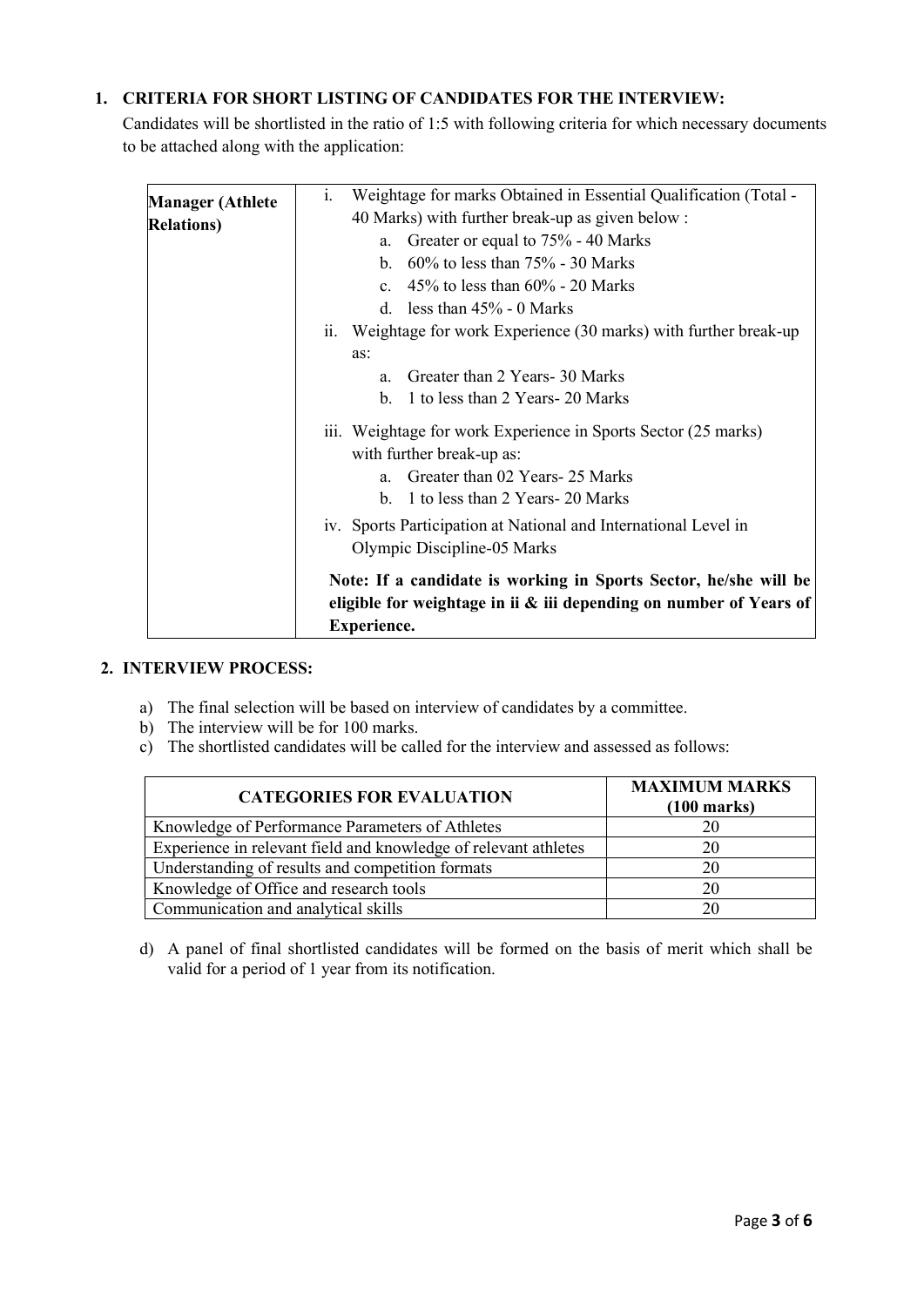### Terms and Conditions for contractual engagement

- a) Tenure: The contractual engagement will be initially for a period of two years extendable by one year on the basis of satisfactory performance.
- b) Age Limit: The upper age limit for the post is as follows:

# a. Manager (Athlete Relations) – 32 years as on the last date of the application.

Candidates should note that only the Date of Birth as recorded in the Matriculation/ Secondary Examination Certificate or an equivalent certificate as on the date of submission of applications will be accepted and no subsequent request for its change will be considered or granted.

### c) Remuneration:

| <b>SNO</b> | <b>Position</b>             | <b>Monthly remuneration</b>         | <b>Vacancies</b> |
|------------|-----------------------------|-------------------------------------|------------------|
|            | Manager (Athlete Relations) | Rs. $45,000 - 60,000/$ <sup>*</sup> |                  |
|            |                             |                                     |                  |

\*Remuneration within the pay range, matching the last pay, will be decided by the interview panel at the time of interview.

- d) Tax Deduction at Source: The Income Tax or any other tax liable to be deducted, as per the prevailing rules will be deducted at source before effecting the payment, for which the SAI will issue TDS /Service Tax Certificates, as applicable.
- e) Other Allowances: No TA/DA shall be admissible for joining the assignment or on its completion. No other facilities like DA, Accommodation, Residential Phone, Conveyance /Transport, Personal Staff, Medical reimbursement, HRA and LTC etc. would be admissible.
- f) Extension & increment: Performance of the selected candidates would be reviewed annually or as per requirement and their extension/increment will be considered on the basis of periodic review.
- g) Leave: Selected candidates will be entitled for 30 days leave in a calendar year on pro-rata basis. Therefore, candidates shall not draw any remuneration in case of his/her absence beyond 30 days in a year. Also, un-availed leave in a calendar year will lapse and will not be carried forward to the next calendar year.
- h) Posting: Selected candidates shall be posted at any place across India as required and the posting so made is purely in public interest.
- i) How to Apply: The candidate has to apply only online through the link https://sportsauthorityofindia.nic.in/saijobs. Applications received through any other mode would not be accepted and summarily rejected. Before registering/submitting applications on the website, the candidates should possess the following:
	- i. Valid E-mail ID: The e-mail ID entered in the online application form should remain active until the recruitment process is completed. No change in the e-mail ID will be allowed once entered.
	- ii. Self-attested documents to be uploaded while submitting application online:
		- 1. Certificate of Date of birth.
		- 2. Certificates of essential educational qualifications & experience.
		- 3. Scanned copy of passport size color photograph and signature.
		- 4. Scanned copy of No Objection Certificate from their present employer, in case working in Central/ State Government/ Autonomous Organizations on regular basis.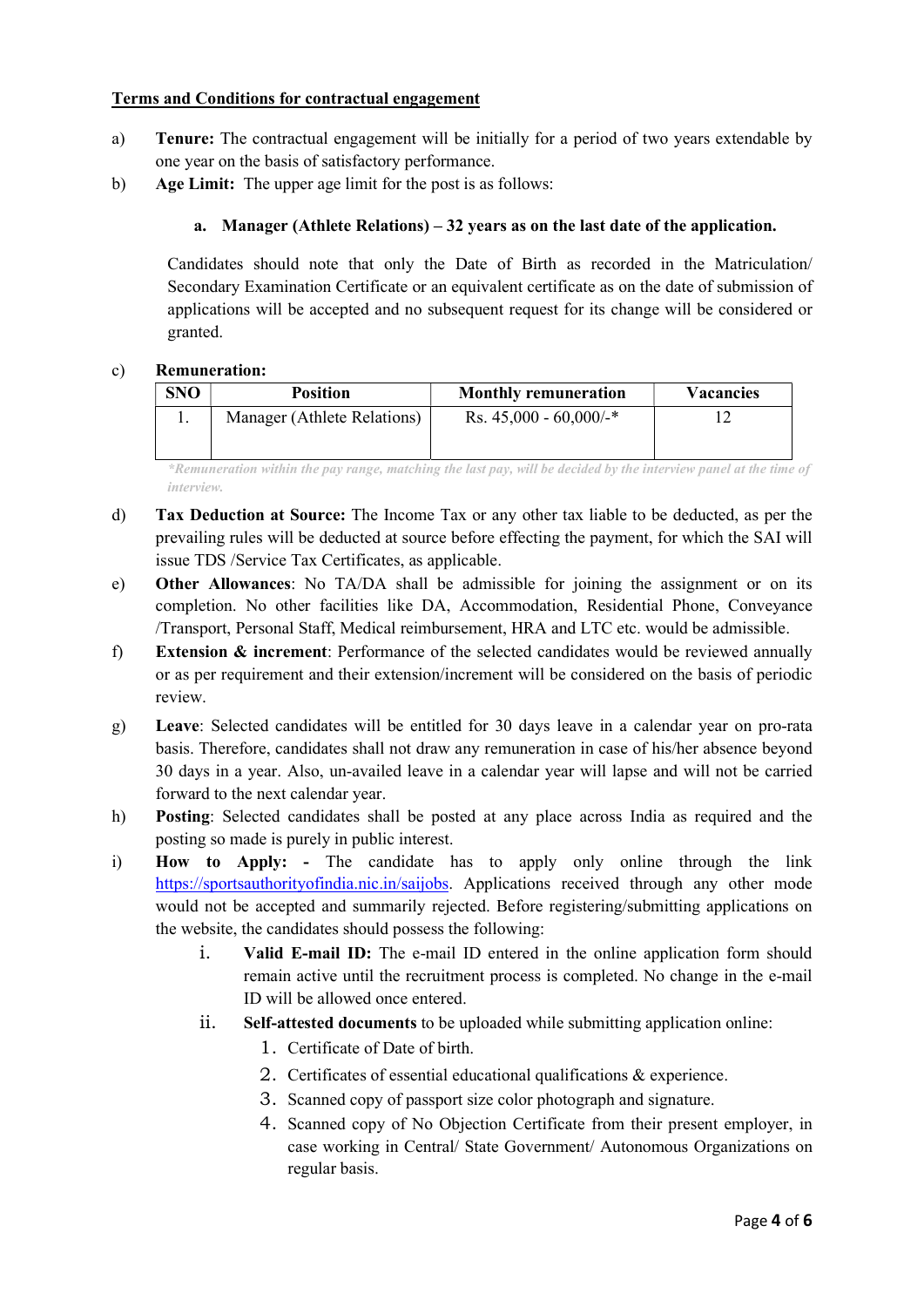LAST DATE FOR RECEIPT OF APPLICATIONS: The schedule for applying online is given below:-

- (i) Date of opening of online registration- 5 P.M. on 21.02.2022
- (ii) Closing date for submissiosn of online application- 5 P.M. on 13.03.2022
- (iii) Link https://sportsauthorityofindia.nic.in/saijobs
- j) Candidates who are working in Central/ State Government/ PSUs/ Autonomous Organizations have to produce No Objection Certificate from their employer along with all original as well as photocopy of all the documents at the time of joining.

# k) GENERAL INSTRUCTIONS

- i. Candidates should ascertain, before applying, that they satisfy all the eligibility conditions as stipulated in the advertisement. Candidates, who do not satisfy the eligibility conditions, will be liable to be disqualified at any stage of recruitment/selection.
- ii. Candidates should ascertain, before applying, that they satisfy all the eligibility conditions as stipulated in the advertisement. Candidates, who do not satisfy the eligibility conditions and (or) submitted any supporting document which found as not genuine at any stage shall be liable for disqualification.
- iii. Candidates should ascertain that they satisfy all the essential educational qualifications as stipulated in the advertisement. Candidates having qualification above the essential qualifications are eligible to apply. Merely having the qualifications does not entail candidates to be called for interview. However, the final decision will be taken by the SAI.
- iv. Candidates are advised in their own interest to apply online much before the closing date and not to wait till the last date for submission of application, to avoid the possibility of disconnection/ inability/ failure to log on the SAI website on account of heavy load on internet/ website jam.
- v. SAI does not assume any responsibility for the candidates not being able to submit their applications within the stipulated time and date on account of the aforesaid reasons or for any other reason beyond the control of SAI.
- vi. Candidate who will be called for interview has to produce original as well as self-attested photocopy of all the documents uploaded at the time of application, other relevant document at the time of interview along with signed copy of application submitted online, failing which he/she will not be allowed to appear for interview.
- vii. Decision of SAI in all matters regarding eligibility, selection and posting would be final and binding on all candidates. No representation or correspondence will be entertained by SAI in this regard.
- viii. SAI reserves the right to modify/alter/restrict/enlarge/cancel the recruitment process, if need so arises without issuing any further notice or assigning any further notice/any reasons thereafter. The decision of the SAI will be final and no appeal will be entertained against this issue.
- ix. In case of any dispute, jurisdiction of Court will be at New Delhi only.
- x. Please do visit your email account regularly for further updates.
- xi. Further notifications/corrigendum in this regard, if any, will be put up on SAI website only.
- xii. Canvassing in any form will lead to disqualification.